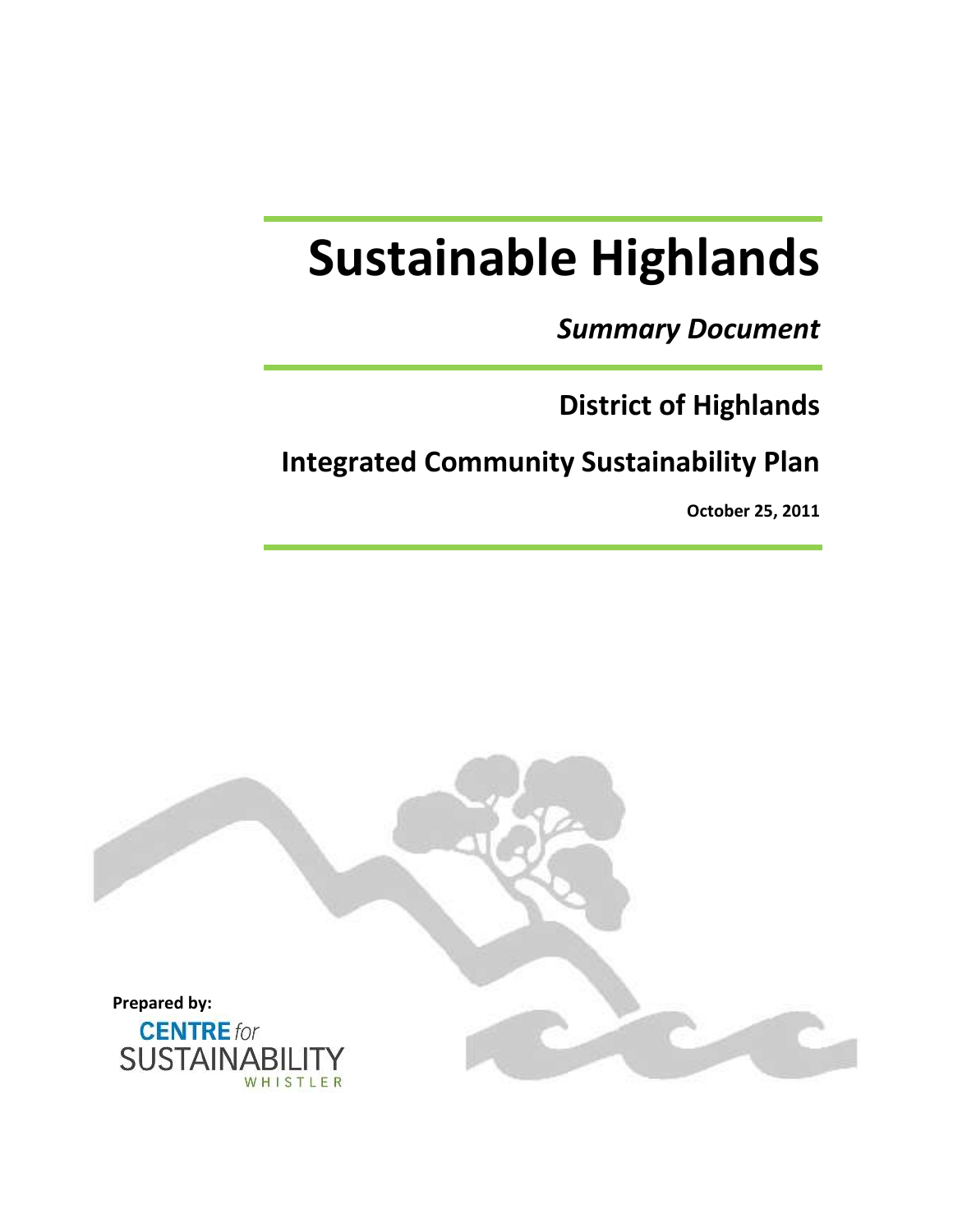# **Contents**

#### © 2012, District of Highlands. All Rights Reserved.

The preparation of this sustainability community plan was carried out with assistance from the Green Municipal Fund, a Fund financed by the Government of Canada and administered by the Federation of Canadian Municipalities. Notwithstanding this support, the views expressed are the personal views of the authors, and the Federation of Canadian Municipalities and the Government of Canada accept no responsibility for them.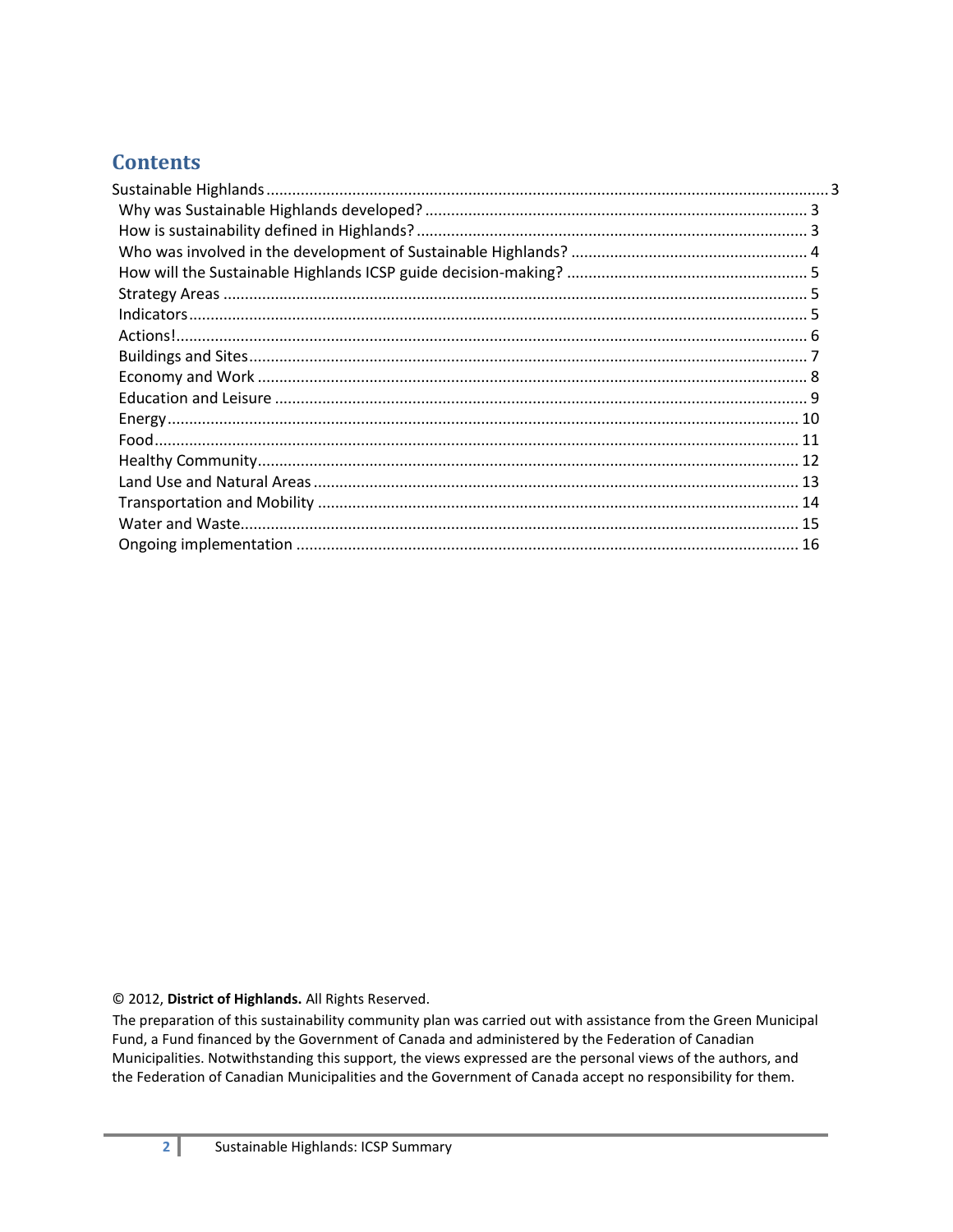# **Sustainable Highlands**

<span id="page-2-0"></span>The District of Highlands is a rural community within the Capital Regional District on Vancouver Island. The Highlands provides highly valued greenspace, trails and recreational opportunities for residents in the community and surrounding areas. Protection of the parkland, natural areas, clean air and water are essential to maintain the nature of the community and the habitat. At the same time, residents are seeking ways to live in their community as sustainably as possible, while keeping its rural nature. The vision outlined in Highlands' OCP speaks to this desire: *The Highlands will strive to diversify its economy while preserving our natural systems, including the aquifers on which we depend so heavily. Land use decisions will be guided by a community plan, with the ongoing involvement of residents.* 

Sustainable Highlands is the community of the Highlands' Integrated Community Sustainability Plan (ICSP) and vision for a sustainable community. The purpose of the Highlands ICSP is to provide a framework to identify what kind of community the Highlands residents want in the year 2030 and what needs to happen now in order to get there. It forms the community's highest level policy that will guide it towards its desired and sustainable future, and will inform all planning, policy development, and decision-making. It comprises a description of nine strategy areas, their descriptions of success, indicators for measuring progress, and specific priority actions that the community can take to become more sustainable.

# <span id="page-2-1"></span>**Why was Sustainable Highlands developed?**

Recognizing a need and a desire for the Highlands to become more sustainable, the District of Highlands Council established a Sustainability Task Force (STF) in January 2009. The task force was asked to help determine the main sustainability issues facing the community and to recommend key initiatives for the District to undertake to address those sustainability challenges.

The STF produced a report with 42 recommendations for the District of Highlands to consider in early 2010. Upon review of these recommendations, the District wished to develop a more comprehensive community sustainability plan that would outline a vision for a sustainable Highlands, and provide a framework to clarify and prioritize the recommendations into specific actions along with responsibilities and timelines. The sustainability plan would also include a set of indicators for monitoring and reporting on the state of sustainability in the community.

# <span id="page-2-2"></span>**How is sustainability defined in the Highlands?**

The Sustainability Task Force explored the Five Capitals<sup>1</sup> model developed in the United Kingdom that describes the world according to different types of capital. In this model, manufactured and financial capital exists within social and human capital and all within natural capital. This model is useful for considering the interdependencies people have with the world around them.

<sup>1</sup>  $1$  The Five Capitals model emphasizes humankind's reliance on nature and how decision-making needs to comprehensively consider the use of underlying resources, sinks and processes--or capitals--and reverse the trend of global degradation. See: Jonathon Porritt's non-profit forumforthefuture.org (a partner with government, business and educational organizations) and book: Capitalism as if the World Matters, 2007, Earthscan.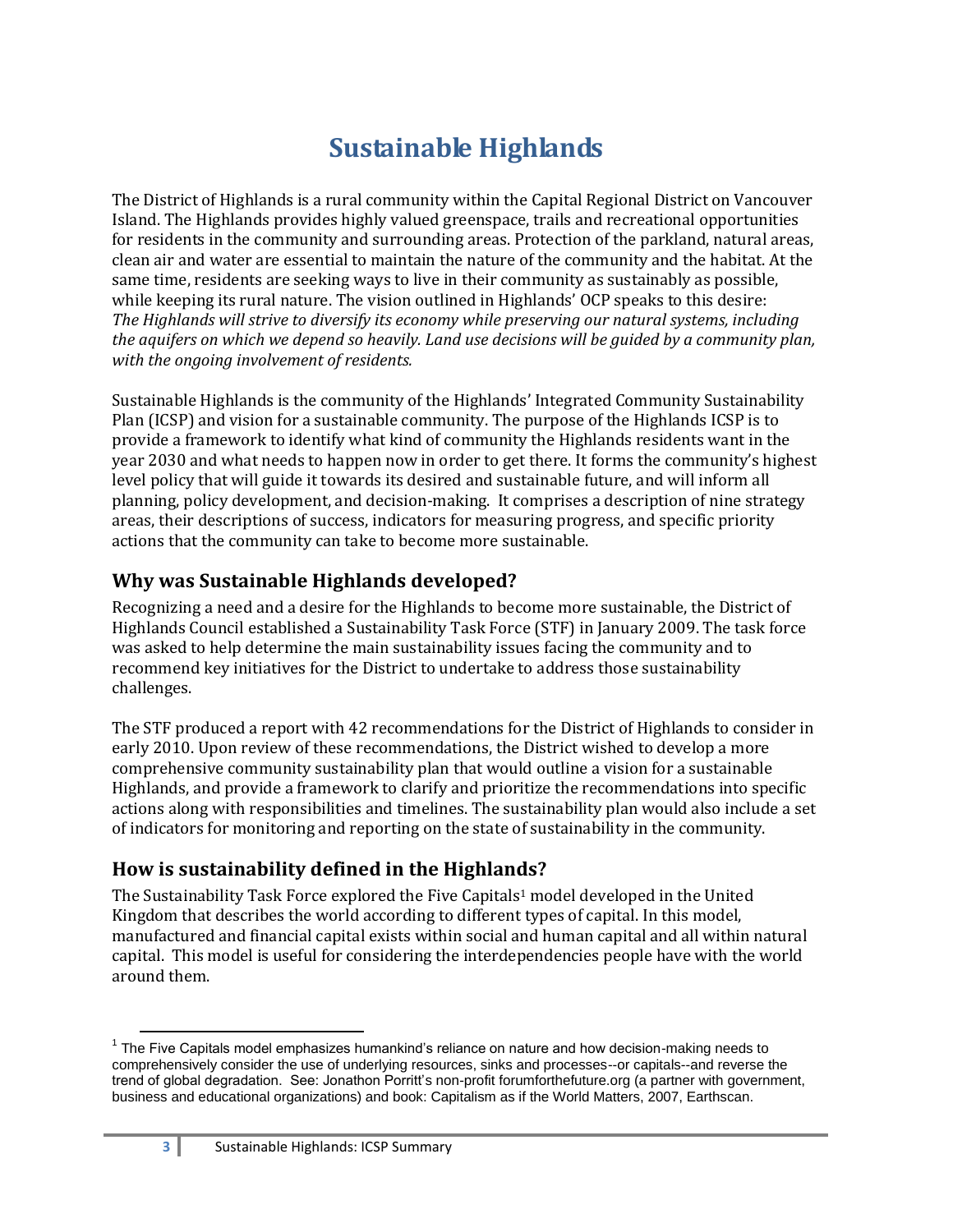

To more specifically describe to become more sustainable, the Highlands is using objectives derived from The Natural Step (TNS). <sup>2</sup> These four sustainability objectives used to guide the Highlands' vision are:

**We will reduce our dependence on the use of materials extracted from the Earth's Crust and the creation of associated wastes.** We will work towards the use of renewable lowimpact resources, such as solar energy, and not depend on limited resources taken from the earth.

**We will reduce our contribution to the progressive build-up of synthetic materials produced by society.** We will create or use manufactured products that can be easily absorbed in an environmentally benign way, such as packaging made out of compostable materials.

**We will reduce our contribution to the ongoing physical degradation of nature.** We will use resources only from well-managed eco-systems, pursuing the most productive and efficient use of those resources. We will exercise caution when modifying the natural environment.

**We will reduce our contribution to conditions that undermine people's ability to meet their basic needs.** We will support and maintain socio-cultural and economic systems that promote a quality of life for people that include food security, affordable housing, and a living wage.

# <span id="page-3-0"></span>**Who was involved in the development of Sustainable Highlands?**

The Highlands' ICSP was developed with the significant input and work of the Sustainability Strategy Advisory Committee (SSAC), who were appointed by Council to oversee the process and provide ongoing input. The SSAC comprised a cross-section of community members with expertise in various sustainability areas, and included several members of the former Sustainability Task Force. They were:

**EXECTS 2**<br><sup>2</sup> Founded in 1989 in Sweden by oncologist Dr. Karl-Henrik Robert, the Natural Step is a non-profit organization with offices in 12 countries that work with hundreds of corporations, municipalities, academic institutions and nonprofit organizations to help them achieve their sustainability goals. See[: thenaturalstep.org](http://www.thenaturalstep.org/)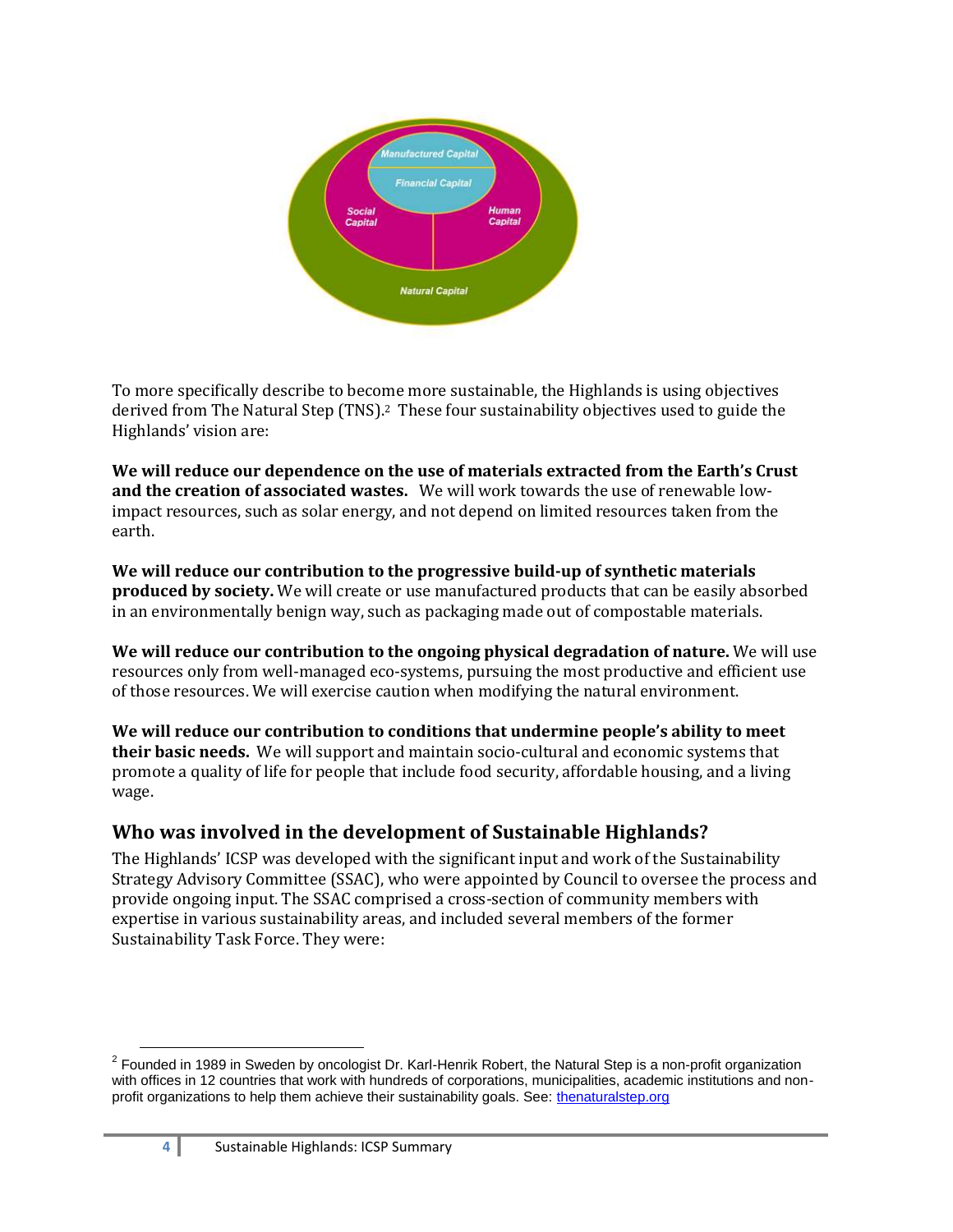| Ann Baird   | <b>Bob McMinn</b>                  |
|-------------|------------------------------------|
| Allen Dobb  | Libby McMinn                       |
| Bob Flitton | Jon Munn and Laura Beckett (staff) |
| Sally Gose  | Aniko Varga                        |
| Warren Lee  | Ken Williams                       |
| Dave Mackas |                                    |

# <span id="page-4-0"></span>**How will the Sustainable Highlands ICSP guide decision-making?**

Sustainable Highlands is the community's highest level policy. All decisions should be guided by the visions described in each of the strategy areas so that all plans, policies and actions continue to move the community toward its sustainability vision.

# <span id="page-4-1"></span>**Strategy Areas**

Sustainable Highlands is organized into nine strategy areas:

| Food |  | <b>Buildings and Sites</b><br><b>Economy and Work</b><br><b>Education and Leisure</b><br>Energy |  | <b>Healthy Community</b><br>Land Use and Natural Areas<br><b>Transportation and Mobility</b><br>Water and Waste |
|------|--|-------------------------------------------------------------------------------------------------|--|-----------------------------------------------------------------------------------------------------------------|
|------|--|-------------------------------------------------------------------------------------------------|--|-----------------------------------------------------------------------------------------------------------------|

Each strategy area describes a set of systems that makes up a community. Within each strategy area, a set of 'Descriptions of Success' were created – these statements describe what the Highlands will look like when it becomes a sustainable community. The Descriptions of Success are aspirational statements that are meant to guide decisions and actions to move the Highlands towards its vision. The year 2030 was selected as a milestone in the future for becoming a sustainable community.

A 'current reality' – a high level scan of the current situation in the Highlands – was done for each strategy to provide a description of where each strategy is currently at. It forms the baseline from which action planning is done.

# <span id="page-4-2"></span>**Indicators**

Annual, ongoing monitoring is part of any community planning process and is important to:

- Inform decision-making throughout the community;
- Inform action planning;
- Ensure transparency and accountability to community stakeholders;
- Engage businesses, community members and visitors in the journey toward the vision by providing meaningful and timely information in an interactive way.

A set of 26 core indicators was identified for monitoring progress towards the Highlands' sustainability vision. These indicators were selected based on the following criteria:

- Will measure progress towards the Highlands' described vision in each strategy area;
- Data is readily accessible (i.e. would not require additional resources to collect the data);
- Reliable will provide consistently measured data over time;
- Can be benchmarked, or compared, with other communities where possible.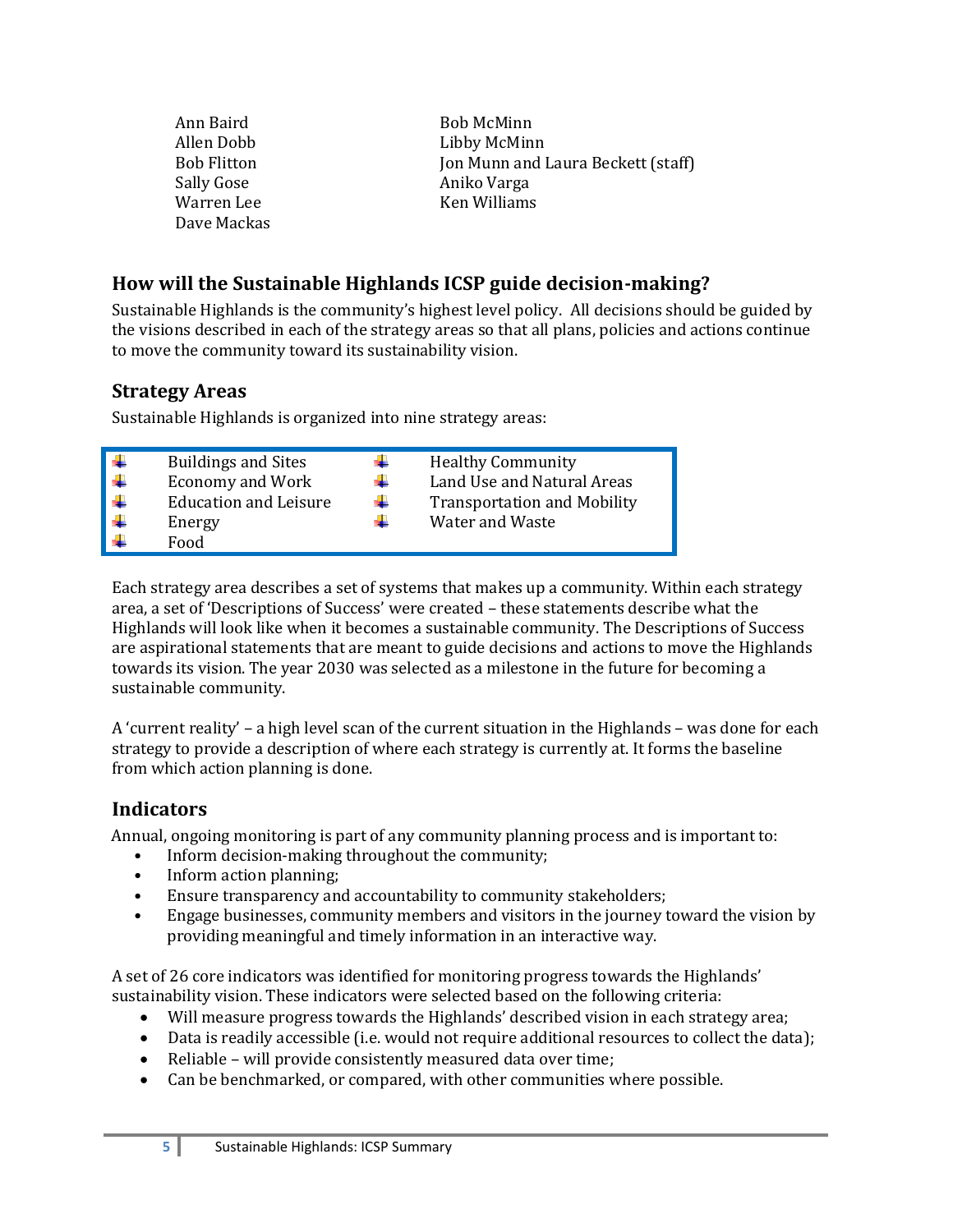

While collecting and reporting on community indicators is an essential part of a complete monitoring and reporting system, it is also very useful to informally collect qualitative data on sustainability progress. This can be done annually through a discussion of the SSAC with the District of Highlands, through a survey (e.g. Survey Monkey) based on the descriptions of success, and through informal community cafes hosted by the municipality, etc. The intent of this type of process is to gather perceptions and qualitative feedback on whether the community is moving forward toward sustainability.

# <span id="page-5-0"></span>**Actions!**



Identifying specific actions that community partners can take on to move the community toward its vision may be the most fun part of a sustainability plan and process. Each year, community partners should come together to determine the actions and initiatives that can be undertaken to help make the Highlands more sustainable. For Sustainable Highlands, an initial set of nine actions was recommended for immediate implementation; these actions were prioritized from

the forty-two initial recommendations of the Sustainability Task Force to be initiated the first year of the sustainability plan. These actions were selected based on criteria such as ease of implementation, impact, and how effectively they would address the descriptions of success. The other recommendations will be considered at future action planning sessions, and new actions will be developed by determining where priorities need to be focused.

For 2012, Highlands will:

- $\checkmark$  Develop and adopt a sustainability appraisal form for buildings and developments;
- $\checkmark$  Hold training sessions on how to use and implement the Highlands ICSP with committees and community groups;
- $\checkmark$  Create a volunteer Local Food Production Task Force that would promote local food production and consumption;
- $\checkmark$  Create an ongoing, interactive sustainability section on the District of Highlands website;
- $\checkmark$  Develop and implement a communications strategy for the Highlands ICSP;
- $\checkmark$  Develop policies for protection and restoration of representative Coastal Douglas-Fir habitat in all land use and development policies, regulations and decisions;
- $\checkmark$  Create a carpooling and park-n-ride strategy;
- $\checkmark$  Implement the Roadside Trail Plan and cycling lanes;
- $\checkmark$  Task CISSC to provide annual recommendations to Council on strategies to reduce car use in the Highlands.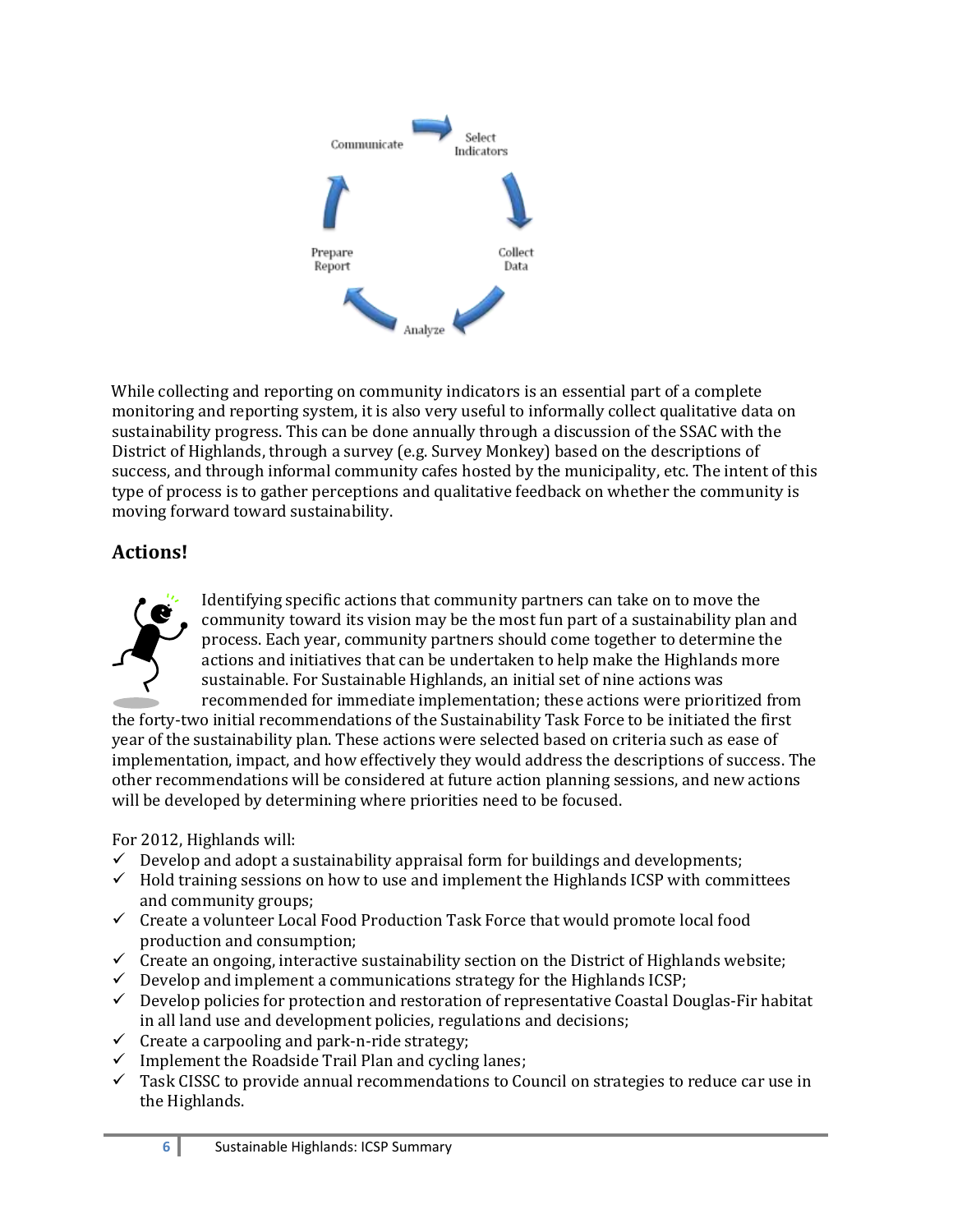# <span id="page-6-0"></span>**Buildings and Sites**

### **Summary of Current Reality in 2010**

The Highlands is a rural community consisting mainly of single family residential homes within a greenspace environment with substantial parkland. While most buildings were built before green building standards, there are an increasing number of impressive examples (the EcoSense<sup>3</sup> home being the most notable) in the community to follow. Outside of the Highlands Servicing Area as shown in the Official Community Plan (OCP), there is no future



vision for infrastructure to support high density residential development. This is affirmed in the Regional Growth Strategy, demonstrating the municipal to regional commitment to maintain the Highlands' rural character. Secondary suites, though not regulated, are currently a common way of increasing housing availability.

#### **Descriptions of Success**

By the year 2030 in the Highlands,

- 1. New residential, commercial, industrial and institutional development conforms to the long term vision of the community.
- 2. New and renovated buildings use water and energy conservation measures, have low-impact design and are mostly built with sustainable materials.
- 3. Scale of development and overall impact on natural areas has no net-negative environmental impact.
- 4. Heritage buildings, heritage landscapes and archaeological sites are preserved.
- 5. The form and character of buildings and sites reflect the rural character of the community.
- 6. The costs of extending services for new developments are borne by the development. Ongoing costs for services are borne primarily by the owner of the property being serviced.
- 7. Buildings are free of toxic materials.
- 8. There is housing in the community accessible for people of all abilities (physical and economic).
- 9. Ornamental landscaped areas consist of non-invasive plant species that minimize the need for use of potable water for irrigation and of chemical pesticides and fertilizers.
- 10. Community members will be involved in the green building sector.

#### **Priority Action for 2012**

Develop and adopt a sustainability appraisal form for buildings and developments.

| <b>Key Indicators</b>                                     |
|-----------------------------------------------------------|
| Decreased square footage in new buildings and renovations |
| Green buildings                                           |
| Housing affordability                                     |
| Renewable energy installations                            |

 $\overline{a}$  $3$  The EcoSense home is a state of the art energy and water efficient home, earning the highest points in green building design.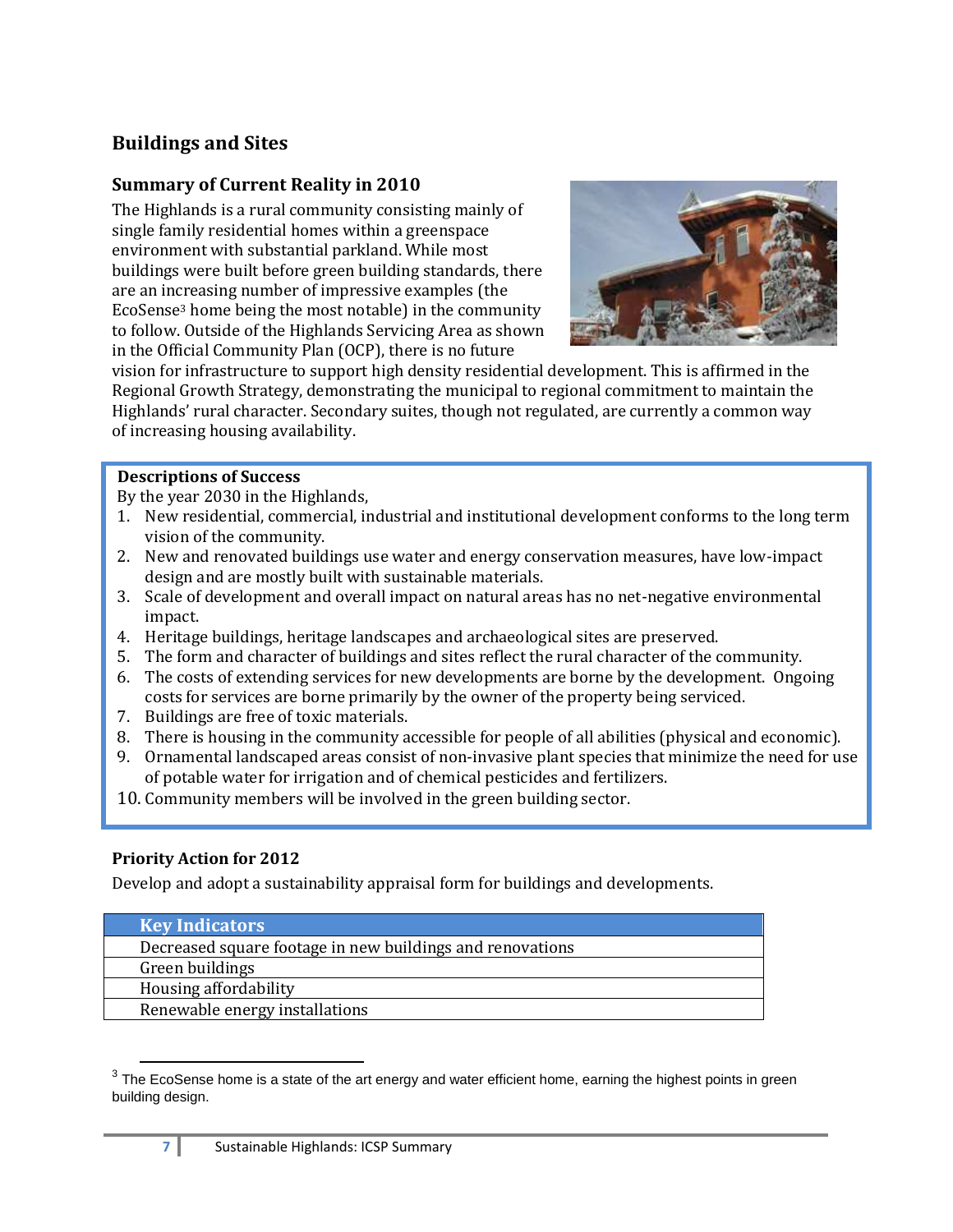# <span id="page-7-0"></span>**Economy and Work**

#### **Summary of Current Reality in 2010**

Highlanders have high incomes and high levels of education, relative to the rest of BC. While the majority of Highlanders work outside of the community, requiring travel, there is a large percentage of home-based businesses as well. The abundance of parkland provides opportunities for increased tourism and recreation. There are strong policies in place for diversifying the economy within the rural context, including forestry, agriculture and tourism. Currently, there are no commercial centres, but some desire to provide some infrastructure to foster more locally-based business opportunities and a more diversified tax base.

#### **Descriptions of Success**

By the year 2030 in the Highlands,

- 1. An increased proportion of income is generated through business and employment opportunities located in the community.
- 2. Business licensing is subject to an appraisal to determine suitability based on the environmental, social, economic impacts and sustainability principles.
- 3. There is small scale agriculture and forestry suitably located and consistent with land capability and environmental constraints.
- 4. Recreational, cultural and tourism uses are consistent with environmental and community values and are integral part of the Highlands economy.
- 5. Appropriate communications services are available to support local and regional enterprise.
- 6. Businesses make the highest and best use of natural materials as they move toward more sustainable business practices.
- 7. Learning activities help develop local economies and a skilled workforce for the local and regional economy.
- 8. There is appropriate development of commercial and industrial lands to help diversify the local economy.
- 9. An informal system of sharing goods and services exists to support the local community.
- 10. The District has mechanisms in place for financial sustainability over the long term.

#### **Priority Action for 2012**

The Sustainability Strategy Advisory Committee did not recommend an economy and workrelated priority action for 2012.

| <b>Key Indicators</b>                                                              |
|------------------------------------------------------------------------------------|
| Unemployment rate                                                                  |
| Place of work                                                                      |
| Median income                                                                      |
| Ratio of ongoing annual reserve contributions to depreciation/replacement costs of |
| municipal assets.                                                                  |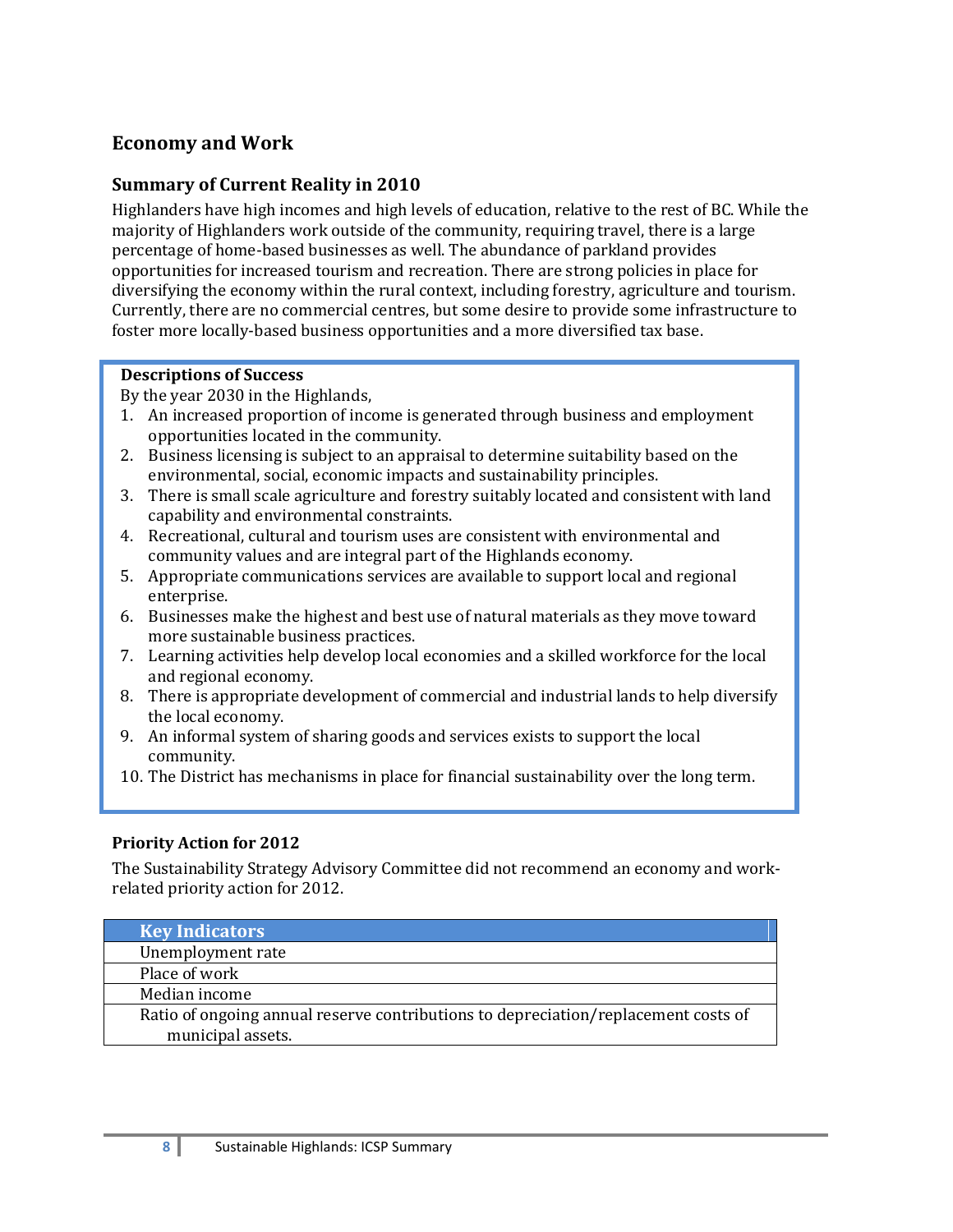# <span id="page-8-0"></span>**Education and Leisure**

#### **Summary of Current Reality in 2010**

The Highlands is home to significant parkland and recreational trails. Arts and cultural activities are numerous and highly valued. The cost of living in the Highlands is relatively high, which may be prohibitive for self-employed artists and crafters. No formal educational opportunities exist in the Highlands, but the community contributes to regional educational services and infrastructure.



#### **Descriptions of Success**

By the year 2030 in the Highlands,

- 1. Community members of all ages have access to formal and informal learning opportunities and are encouraged to be life-long participants in learning, arts and cultural activities.
- 2. Leisure activities have minimal impact on the environment, are consistent with the rural ambiance and an integral part of the Highlands community.
- 3. The park system allows access to a range of ecosystems for people of all abilities.
- 4. The park system provides non-motorized recreational opportunities.
- 5. Heritage values related to places, events and eras are a recognized and celebrated aspect of community knowledge.
- 6. There are ongoing educational opportunities related to the environment such as green buildings, forest management, food production, and natural history.
- 7. Artists and artisans have opportunities to present their craft.
- 8. Recreation, learning and arts form part of the local economy.

#### **Priority Action for 2012**

Hold training sessions on how to use and implement the Highlands ICSP with committees and community groups.

| <b>Key Indicators</b>       |  |
|-----------------------------|--|
| Park availability           |  |
| Education attainment        |  |
| Trail length                |  |
| Number of trail connections |  |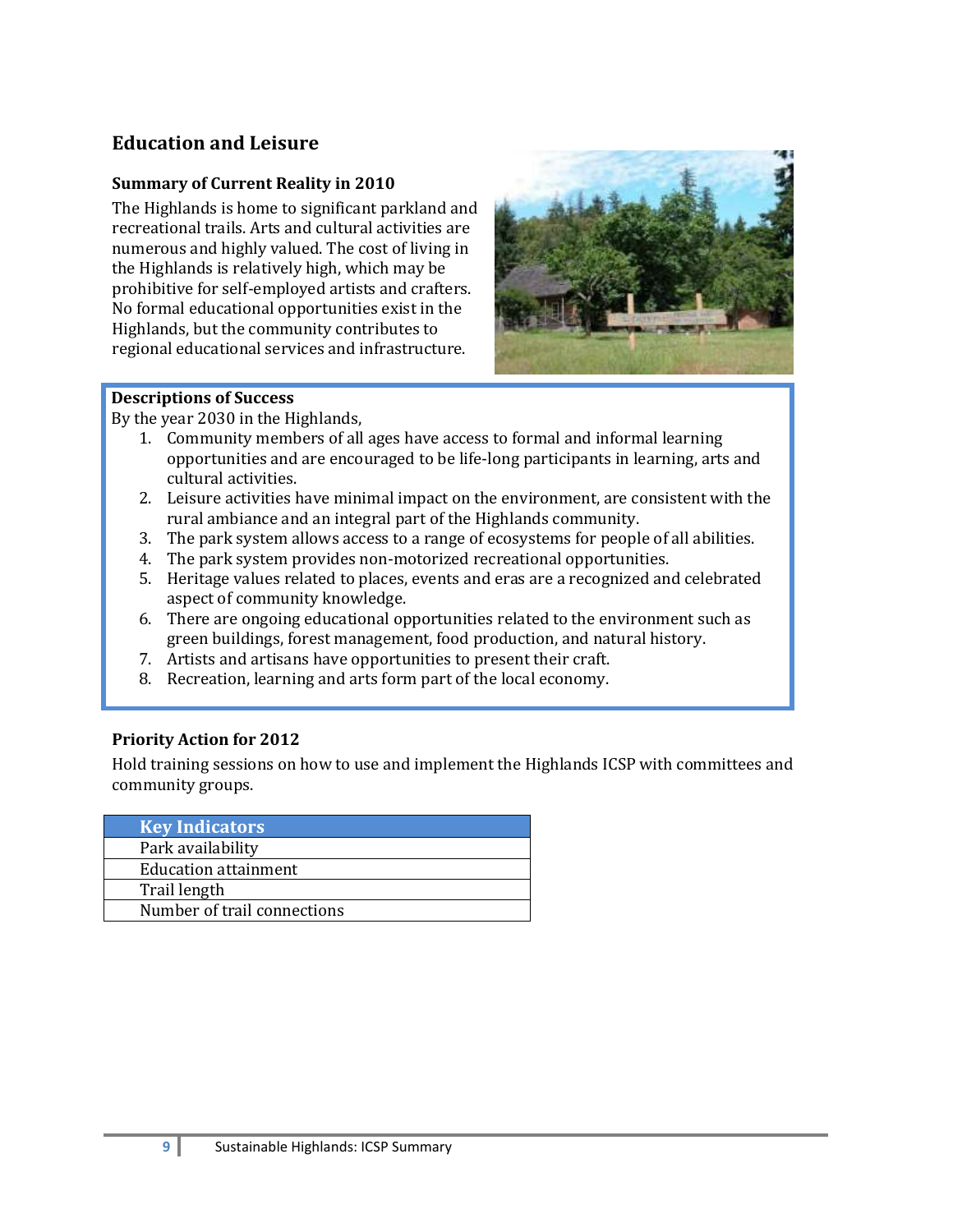# <span id="page-9-0"></span>**Energy**

#### **Summary of Current Reality in 2010**

The majority of energy use and emissions in the Highlands is from transportation, largely due to a dispersed land use pattern. At least 90% of all building energy use is for residential buildings and most homes in the Highlands are relatively large. The Highlands is home to the EcoSense home (pictured on the Buildings and Sites page), one of the world's greenest buildings. There is significant interest and desire to use more green building and energy efficient technologies and practices for new and retrofit buildings. There is some potential to explore renewable energy sources such as solar.

#### **Descriptions of Success**

By the year 2030 in the Highlands,

- 1. Community members and local businesses are knowledgeable about energy and understand principles of conservation, efficiency, generation, storage and transmittance.
- 2. Homes use significantly less energy. Conservation of energy is achieved through increased efficiency and life style choices.
- 3. "Net-zero" energy, water and zero-waste is the standard for all developments.
- 4. Energy systems are based on renewable sources and are efficient, clean and integrated.

#### **Priority Action for 2012**

The Sustainability Strategy Advisory Committee did not recommend an energy-related priority action for 2012.

| <b>Key Indicators</b>       |
|-----------------------------|
| Total energy use            |
| Energy use per capita       |
| Energy use by category type |
| Total GHG emissions         |
| GHG emissions per capita    |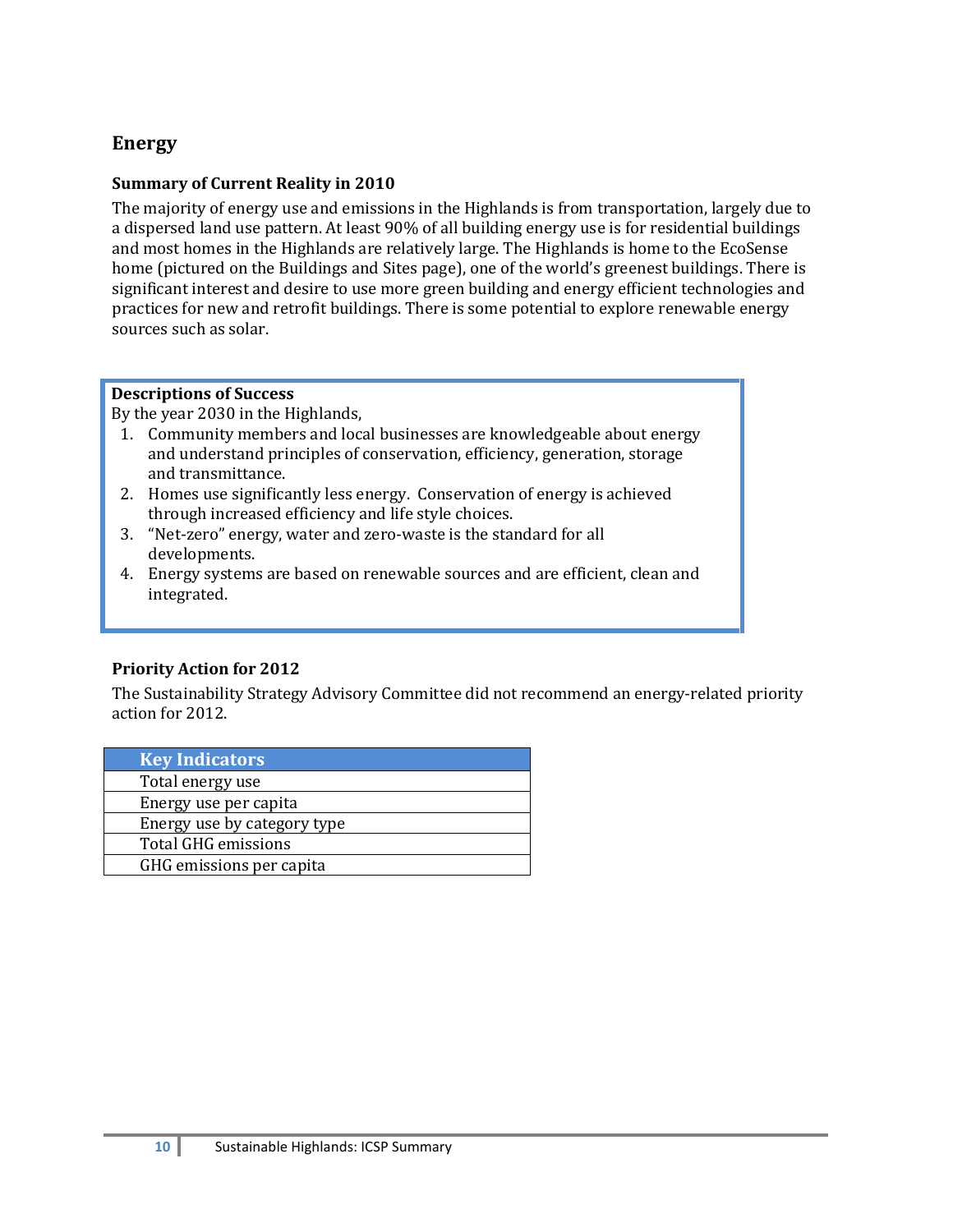# <span id="page-10-0"></span>**Food**

#### **Summary of Current Reality in 2010**

Highlanders have a strong interest in food security and resilience. Although there is little arable land in the Highlands, there is a desire and potential for more home-based food systems and the ability to buy food grown more locally and sustainably. There is a farmers' market and a proven demand for more sustainable, locally-grown food.

#### **Descriptions of Success**

By the year 2030 in the Highlands,

- 1. More community members grow food.
- 2. There are community gardens, demonstration operations, food sharing networks, and sale of locally grown produce through farm gate sales and the Highlands' Market.
- 3. Community members are consuming more locally and regionally organically grown food.
- 4. Food waste is increasingly diverted from landfills to composting.
- 5. The community is knowledgeable about food: growing seasons and zones, the social, economic and environmental benefits and impacts of growing its own food.
- 6. There is a common vision for a sustainable food system that is integrated with the region.
- 7. The food system comprises chemical free, water conserving, organically grown products, transported sustainably, and is available year-round at prices affordable to all in the region.



#### **Priority Action for 2012**

Create a volunteer Local Food Production Task Force that would promote local food production and consumption.

| <b>Key Indicators</b>                      |
|--------------------------------------------|
| Number of community events related to food |
| Number of vendors at each community event  |
| Hectares of active farms                   |
| Number of households growing food          |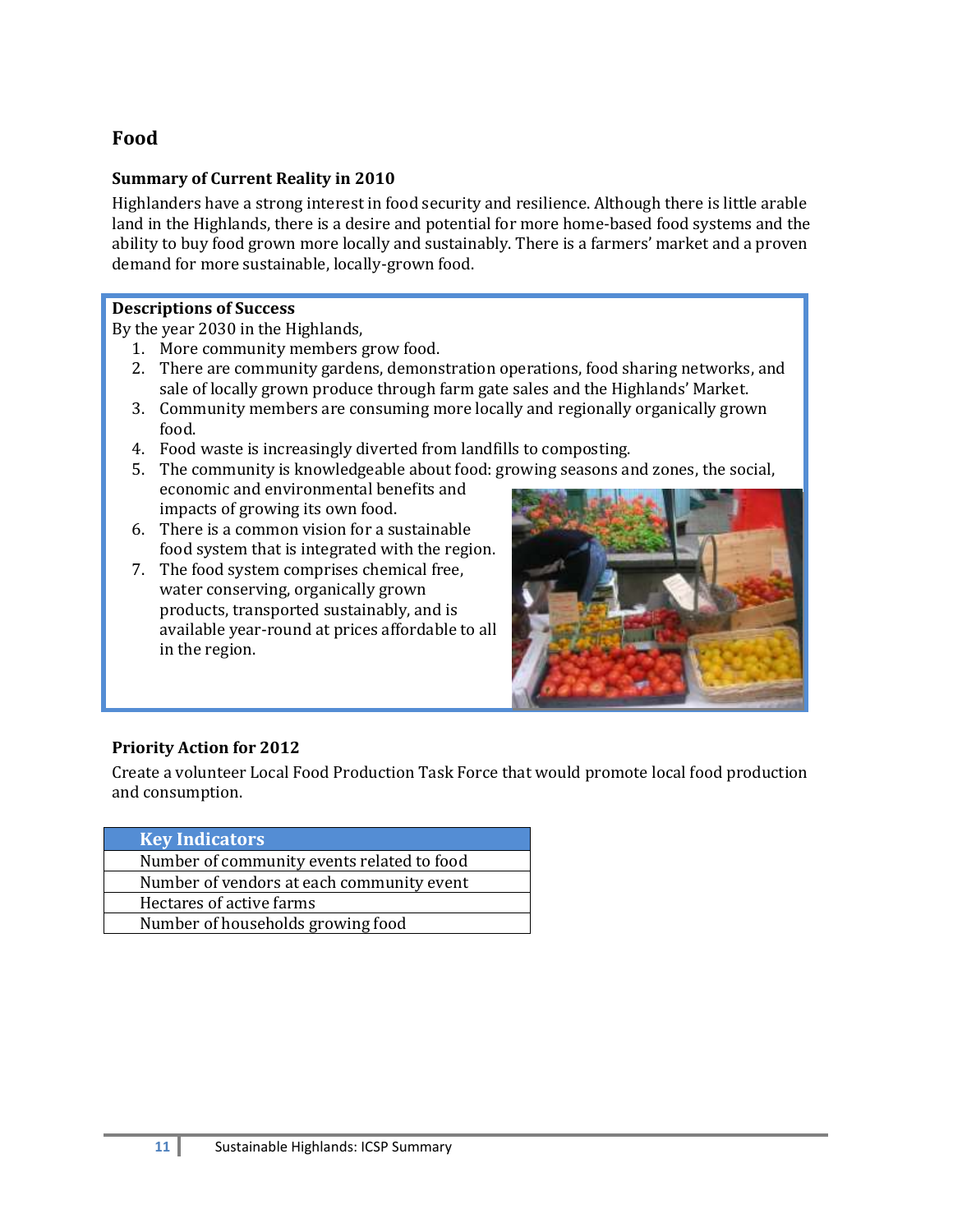# <span id="page-11-0"></span>**Healthy Community**

#### **Summary of Current Reality in 2010**

The Highlands relies on an active volunteer community, in particular, for fire protection services; however, recruitment of an adequate number of firefighters remains an issue. The prevalence of parks and trails provides easy access to recreational opportunities, supporting a more active lifestyle. Primary health services are not available within the Highlands but are accessible in nearby Victoria. Policies and the culture encourage and support volunteering and participating in community life. There are a number of volunteer organizations and networks in the community.

#### **Descriptions of Success**

By the year 2030 in the Highlands,

- 1. The community is thriving, built upon trust, common core values and a sense of belonging. Meaningful opportunities exist for participation in all aspects of community living and decision making.
- 2. The community is diverse, inclusive and respects and understands a broad spectrum of viewpoints.
- 3. A strong volunteer base exists within the community.
- 4. A broad range of housing options exists to support multiple generations and all income groups.
- 5. Community members support their physical, mental, emotional and spiritual health through access to regional prevention and treatment services.
- 6. Safety and protection services continue to engage in prevention activities and respond to crime and emergencies.
- 7. The community and visitors celebrate the Highlands' natural environment and participate in activities to help protect it.

#### **Priority Actions for 2012**

Create an ongoing, interactive sustainability section on the District of Highlands website. Develop and implement a communications strategy for the Highlands ICSP.

| <b>Key Indicators</b>    |  |
|--------------------------|--|
| MSP requirement rate     |  |
| Unlawful incidents       |  |
| Local events             |  |
| Population changes       |  |
| Safety service personnel |  |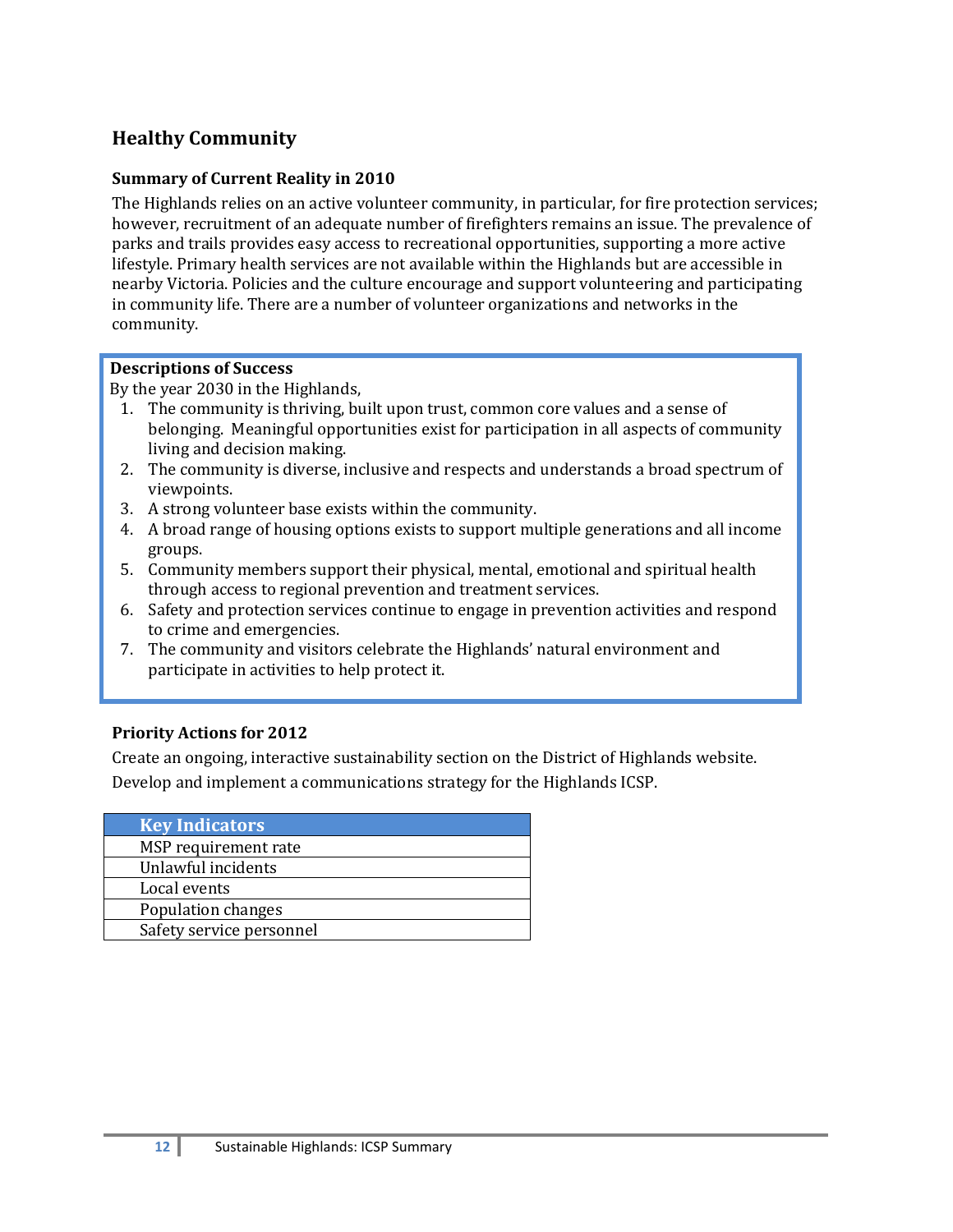# <span id="page-12-0"></span>**Land Use and Natural Areas**

#### **Summary of Current Reality in 2010**

The Highlands is a rural community with largely residential properties nestled in the natural

landscape. The Regional Growth Strategy identifies no long term role for the Highlands as an area for urban development. The Highlands has strong groundwater protection policies; groundwater availability and



protection of ecosystems are heavily considered in any land development proposals. The Highlands is developing tools to strengthen environmental protection and greenhouse gas reductions.

#### **Descriptions of Success**

By the year 2030 in the Highlands,

- 1. Land uses support residential, employment, tourism and recreational activities, and are consistent with the rural character of the Highlands.
- 2. All land use and design decisions seek to prevent unplanned growth, minimize impacts on the environment, and are based on an analysis of impacts on the social, human, financial, natural and manufactured capital of the community.
- 3. Land uses minimize encroachment on and ensure protection of natural areas.
- 4. Environmentally sensitive natural areas are protected through new and existing land use controls. These include lands with the potential for surface erosion or slope instability, rare ecosystems and archaeological and historic sites. Sustainable forestry management practices are applied and are well integrated with environmental conservation and protection goals.
- 5. Public and privately-held green corridors protect and maintain ecological connectivity both within the Highlands and to natural areas outside the Highlands.
- 6. Land uses and activities are compatible and integrated with the ecosystem functions, maintenance of viewscapes and other important environmental characteristics.
- 7. The night sky environment is preserved.
- 8. Recreational amenities such as meeting places, buildings, trails and playgrounds are situated, built, and maintained to minimize impact on natural landscape and ecosystems.
- 9. Natural ecosystems are protected from the impacts of development or other human activity through stewardship, conservation and restoration activities.

#### **Priority Actions for 2012**

Develop policies for protection and restoration of representative Coastal Douglas-Fir habitat in all land use and development policies, regulations and decisions.

| <b>Key Indicators</b> |                       |
|-----------------------|-----------------------|
| Impervious surfaces   | Sensitive habitat     |
| Dwelling density      | Wildlife connectivity |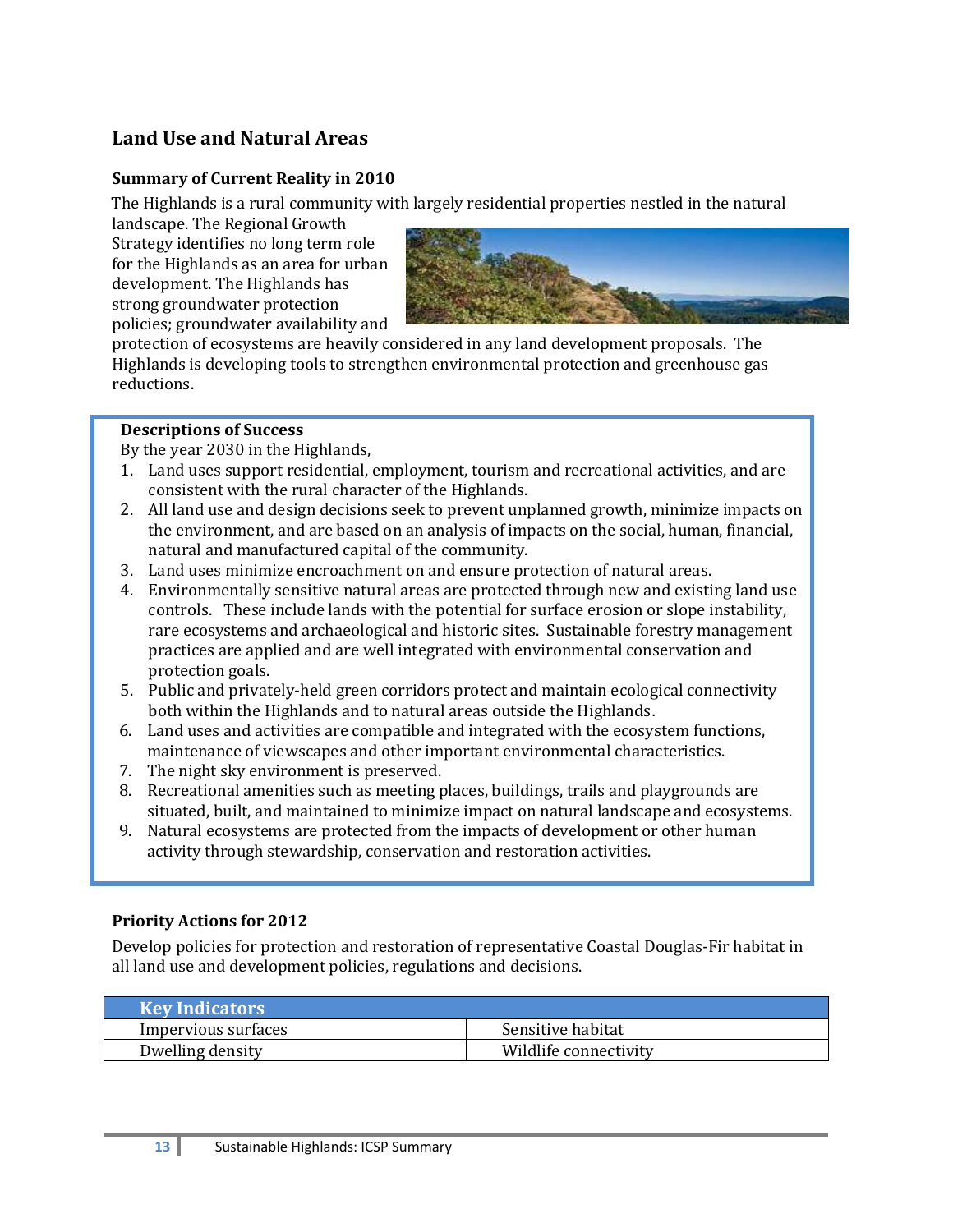# <span id="page-13-0"></span>**Transportation and Mobility**

#### **Summary of Current Reality in 2010**

The rural and expansive nature of the community necessitates the use of private vehicles as the predominant mode of transportation. Half of the energy use within the community is from resident automobile transportation related activities. Although service levels are minimal, there is currently a daily commuter-type transit, and a desire to increase



transit and carpooling options. Trails currently are mainly used for recreation, but there are opportunities to expand roadside trails to encourage more use of cycling.

#### **Descriptions of Success**

By the year 2030 in the Highlands,

- 1. Road safety, long term durability and environmental protection guide decisions regarding road design, construction and maintenance and reflect the rural character of the Highlands.
- 2. Roads are safe for pedestrians, cyclists and equestrian use.
- 3. Roads and pathways are constructed to minimize width of cleared areas and hard surfaces.
- 4. There is an inter-modal transportation system to reduce the use of automobiles.
- 5. A variety of transportation nodes and corridors that are safe, attractive, convenient, and well used by community members and visitors link the Highlands to regional transportation networks.
- 6. An expanded network of non-motorized trails exists.
- 7. There are a greater number of accessible and energy efficient transportation options available.
- 8. Social and support networks help reduce the number of daily car trips through carpooling and assisting with errands.

#### **Priority Actions for 2012**

Create a carpooling and park-n-ride strategy.

Implement the Roadside Trail Plan and cycling lanes.

Task the Community Infrastructure and Services Select Committee to provide annual recommendations to Council on strategies to reduce car use in the Highlands.

| <b>Key Indicators</b>        |
|------------------------------|
| Registered vehicles          |
| Number of people who carpool |
| <b>BC Transit ridership</b>  |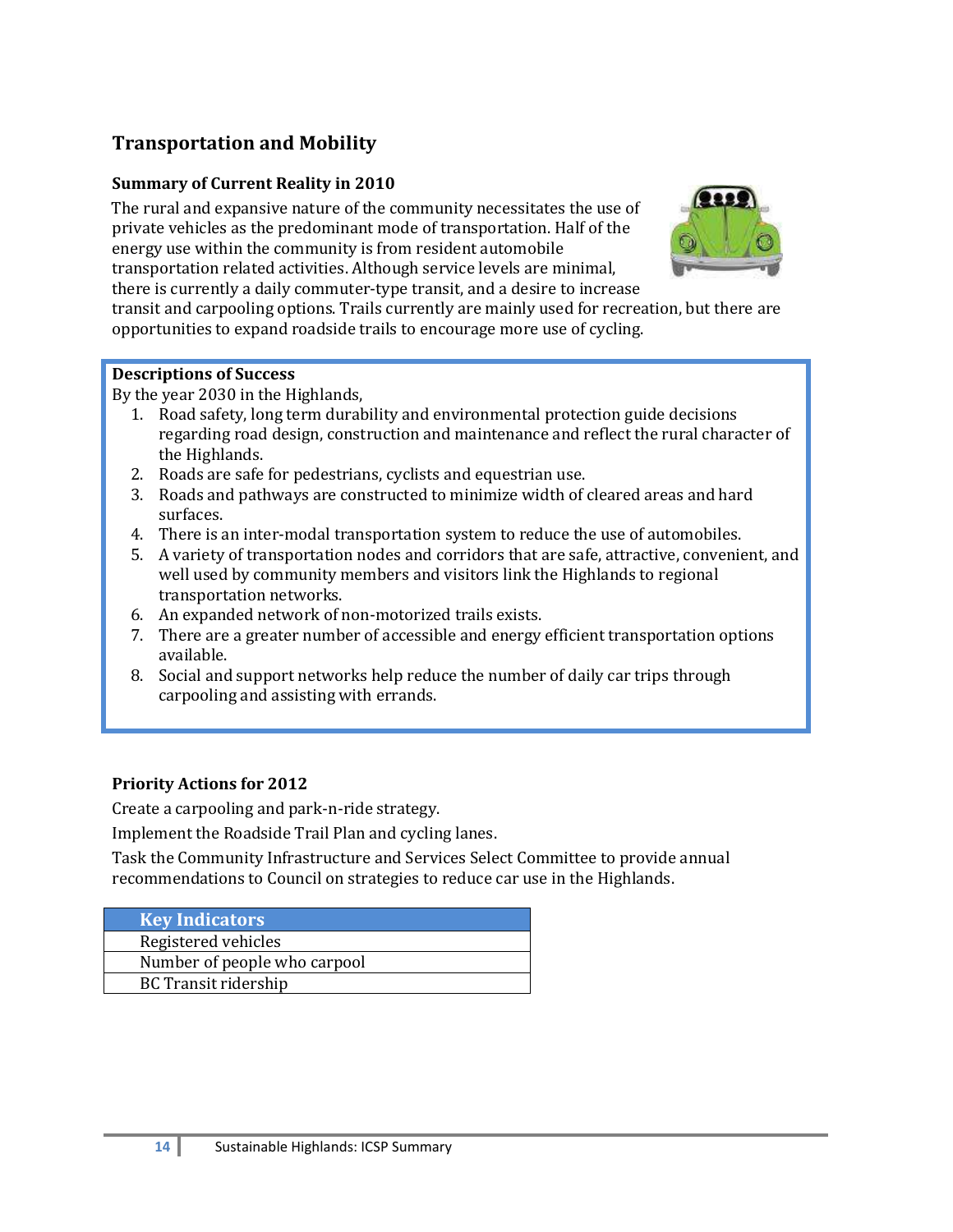# <span id="page-14-0"></span>**Water and Waste**

#### **Summary of Current Reality in 2010**

The Highlands has an active groundwater task force and strong desire and policies to conserve and protect water sources. Current solid waste includes a significant portion of compostable materials that could be separated from the waste stream. Recycling facilities exist and there are opportunities to increase recycling programs.

#### **Descriptions of Success**

By the year 2030 in the Highlands,

- 1. Human activities do not contribute to flooding, increased water run-off, soil erosion, or slope instability.
- 2. The basic ecological and hydrological functions of watersheds are enhanced and continue to support biodiversity.
- 3. Human activities in watersheds are managed to maintain natural drainage systems so as to protect water quality, to optimize groundwater recharge, manage summer flows and to minimize runoff damage in long term (eg 100-year) flood scenarios.
- 4. The supply of potable water from local natural sources is maintained for future generations.



- 5. Water is conserved through minimizing use, enhancing water retention, rain water harvesting and use of grey water.
- 6. The use of composting toilets is increasing and bio-solids are composted.
- 7. Solid waste is minimized through reduced consumption, backyard composting, and recycling.
- 8. Toxic substances are eliminated, replaced or managed in a way that is not harmful to human health or the environment. Very little plastic is used, and the plastic that is used is fully recyclable.

#### **Priority Actions for 2012**

Priority actions regarding water were delegated to the Groundwater Task Force. There were no priority actions for waste for 2012.

| Key Indicators     |  |
|--------------------|--|
| Groundwater supply |  |
| Material use       |  |